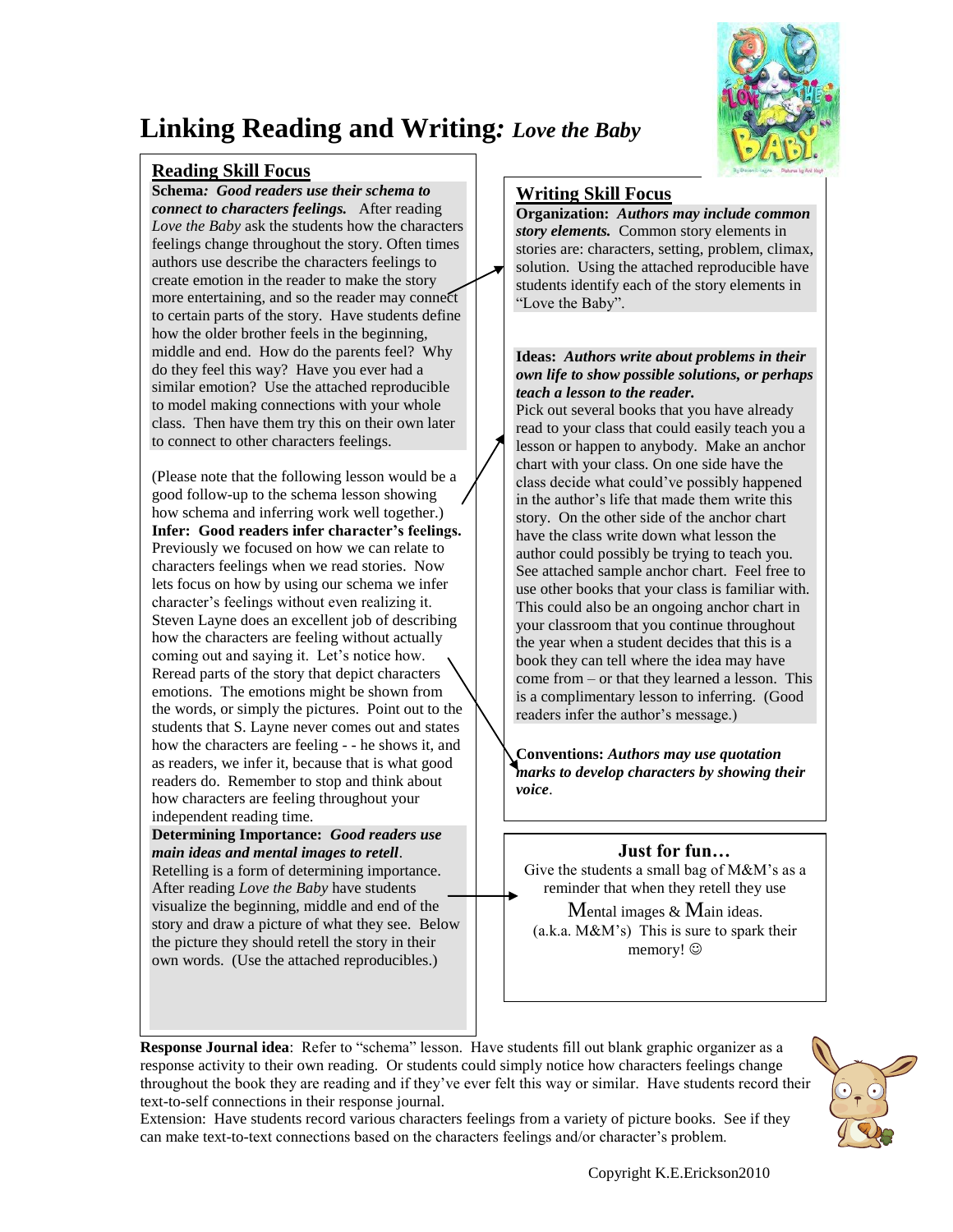# **"Love The Baby"**



Schema: Good readers use their schema to connect **feelings.**

| How<br>character<br>felt and why | In the beginning<br>felt<br>Because | I've felt this way<br>when (Text-to-self<br>connection) |
|----------------------------------|-------------------------------------|---------------------------------------------------------|
| Dad                              |                                     |                                                         |
| Mom                              |                                     |                                                         |
| <b>Brother</b>                   |                                     |                                                         |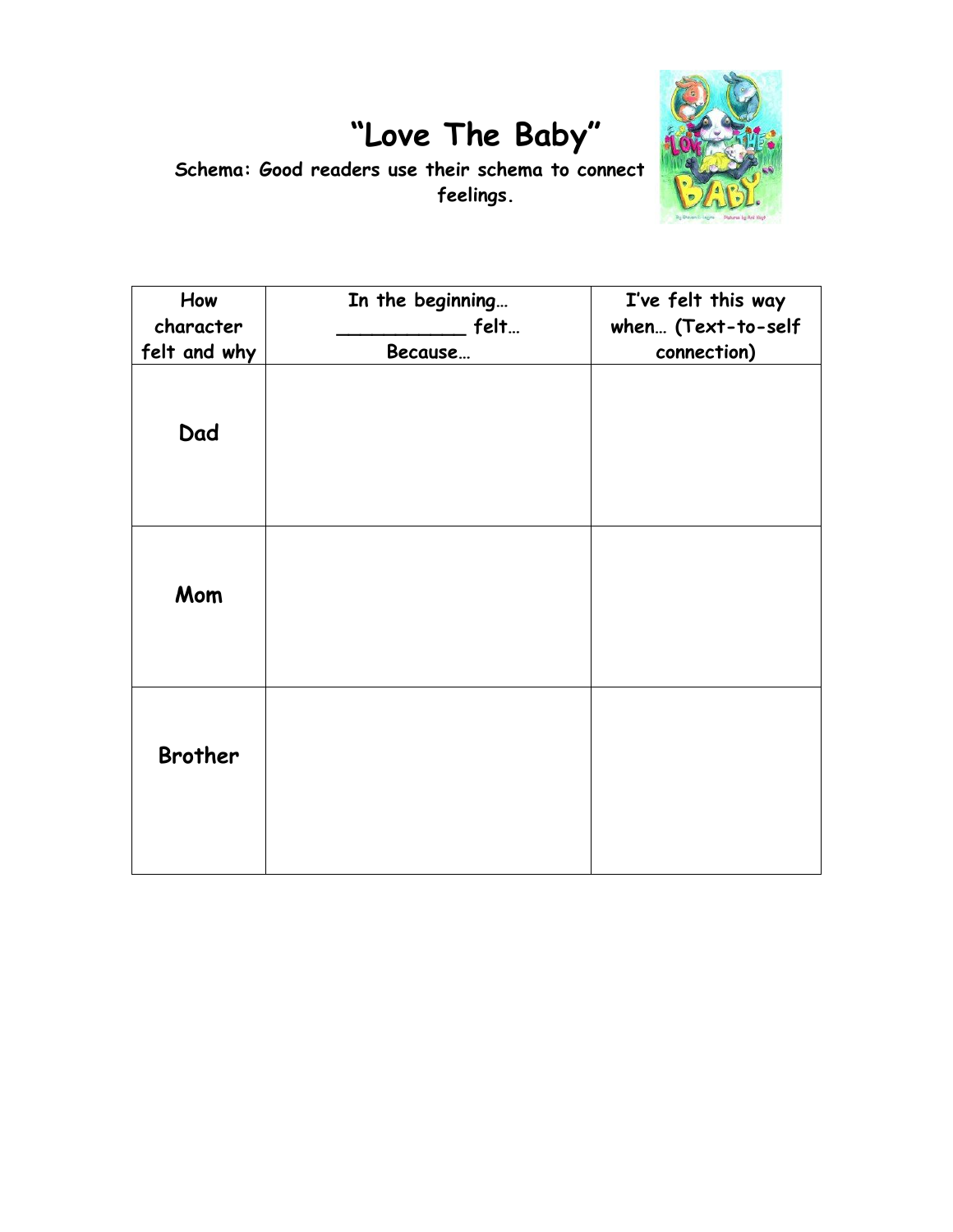| How<br>character | In the middle<br>felt | I've felt this way<br>when (Text-to-self |
|------------------|-----------------------|------------------------------------------|
| felt and why     | Because               | connection)                              |
| Dad              |                       |                                          |
| Mom              |                       |                                          |
| <b>Brother</b>   |                       |                                          |

| How<br>character | At the end<br>felt | I've felt this way<br>when (Text-to-self |
|------------------|--------------------|------------------------------------------|
| felt and why     | Because            | connection)                              |
| Dad              |                    |                                          |
| Mom              |                    |                                          |
| <b>Brother</b>   |                    |                                          |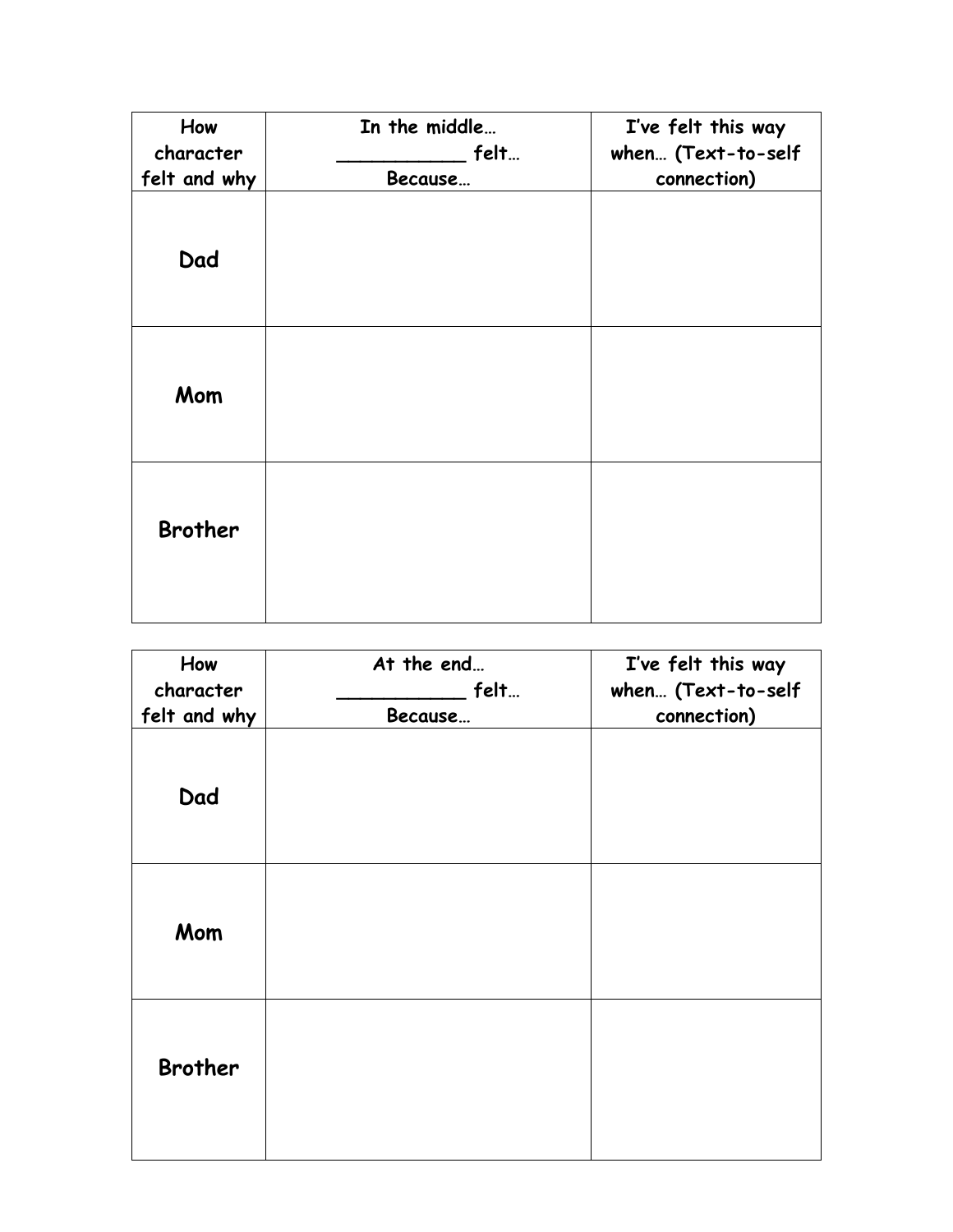

Good readers use main ideas and mental images to retell. (A.K.A. M&M's)

In the beginning of this book I pictured…



\_\_\_\_\_\_\_\_\_\_\_\_\_\_\_\_\_\_\_\_\_\_\_\_\_\_\_\_\_\_\_\_\_\_\_\_\_\_\_\_\_\_\_\_\_\_\_\_\_\_\_\_\_\_\_\_\_

\_\_\_\_\_\_\_\_\_\_\_\_\_\_\_\_\_\_\_\_\_\_\_\_\_\_\_\_\_\_\_\_\_\_\_\_\_\_\_\_\_\_\_\_\_\_\_\_\_\_\_\_\_\_\_\_\_

\_\_\_\_\_\_\_\_\_\_\_\_\_\_\_\_\_\_\_\_\_\_\_\_\_\_\_\_\_\_\_\_\_\_\_\_\_\_\_\_\_\_\_\_\_\_\_\_\_\_\_\_\_\_\_\_\_

\_\_\_\_\_\_\_\_\_\_\_\_\_\_\_\_\_\_\_\_\_\_\_\_\_\_\_\_\_\_\_\_\_\_\_\_\_\_\_\_\_\_\_\_\_\_\_\_\_\_\_\_\_\_\_\_\_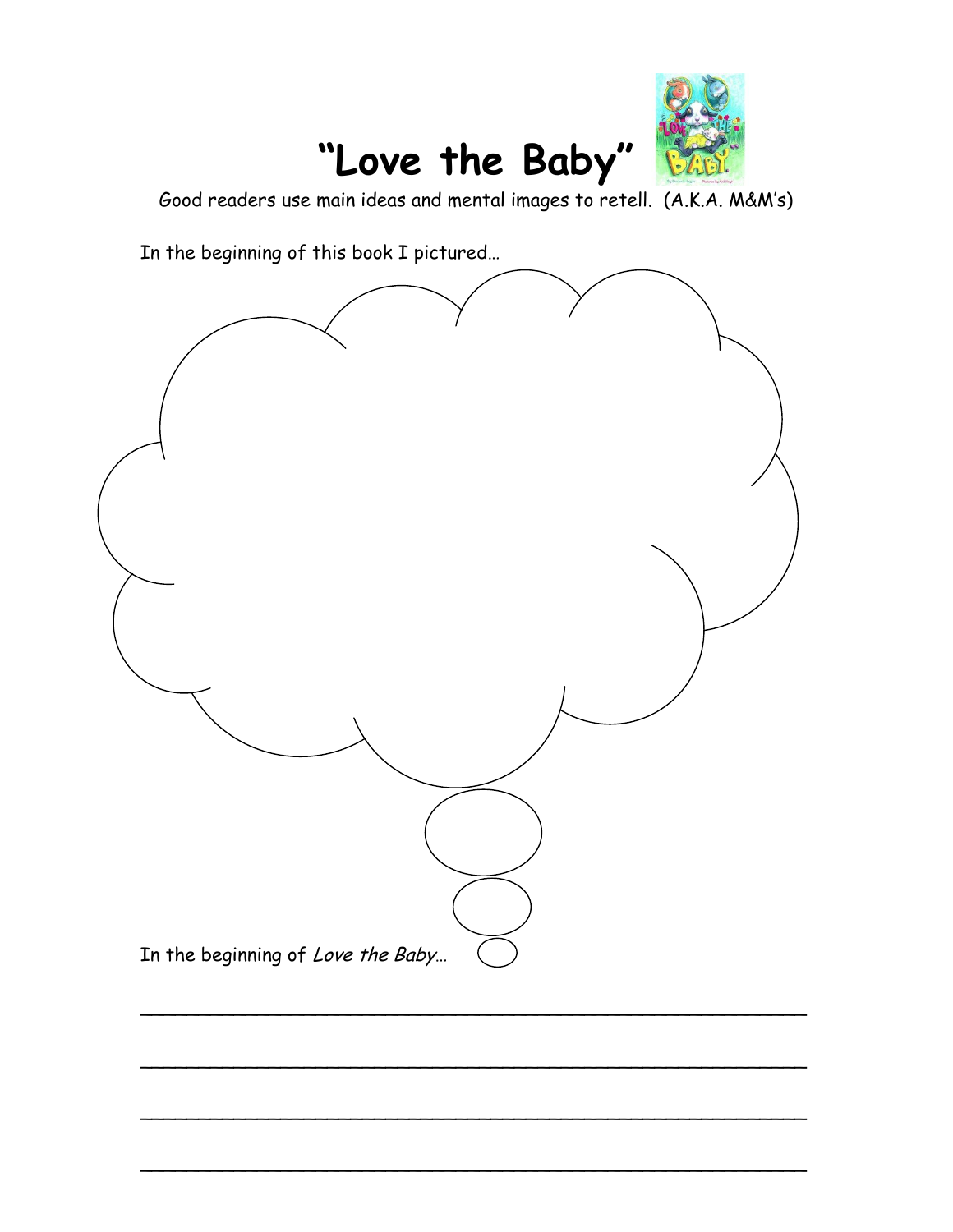In the middle of this book I pictured...

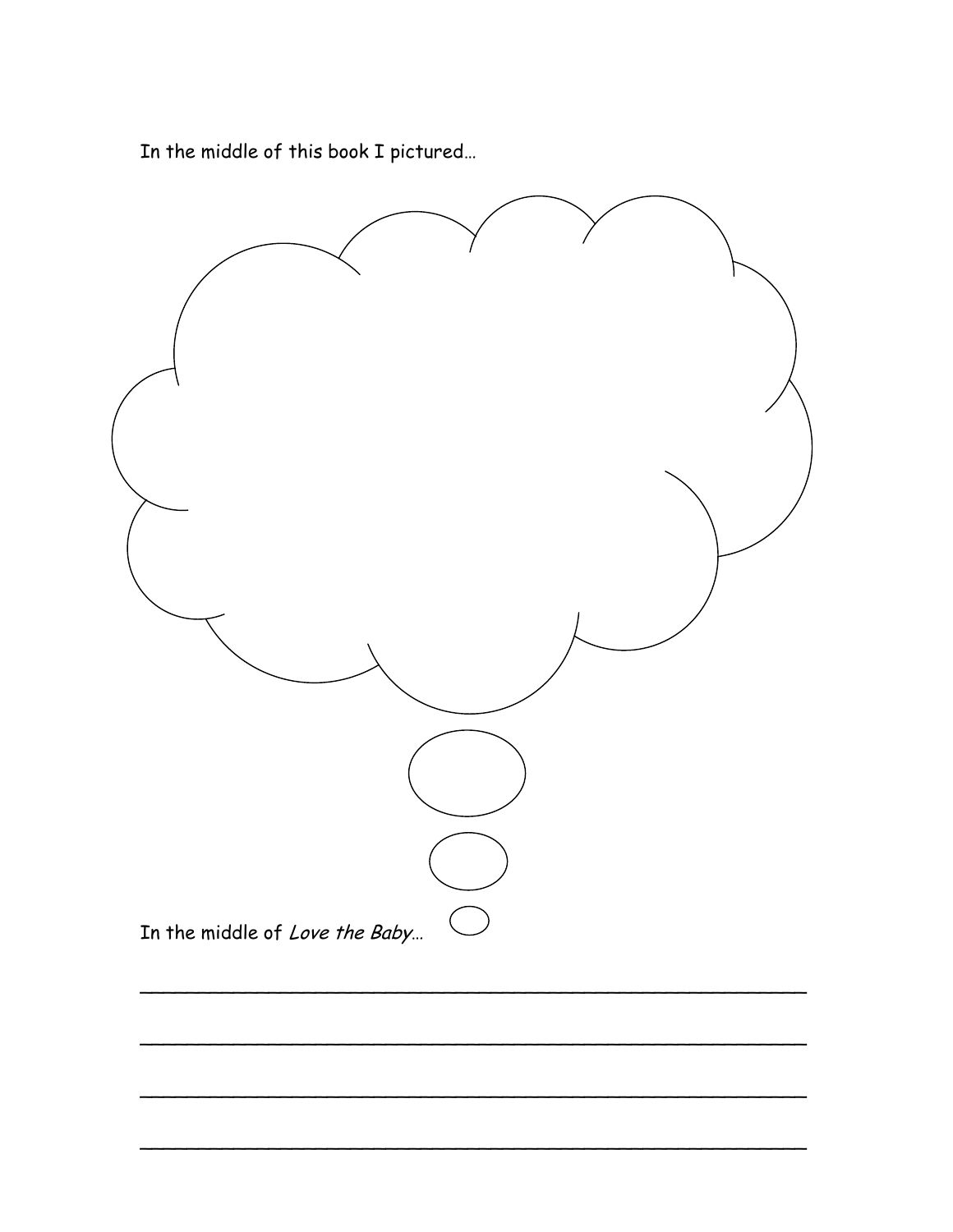At the end of this book I pictured...

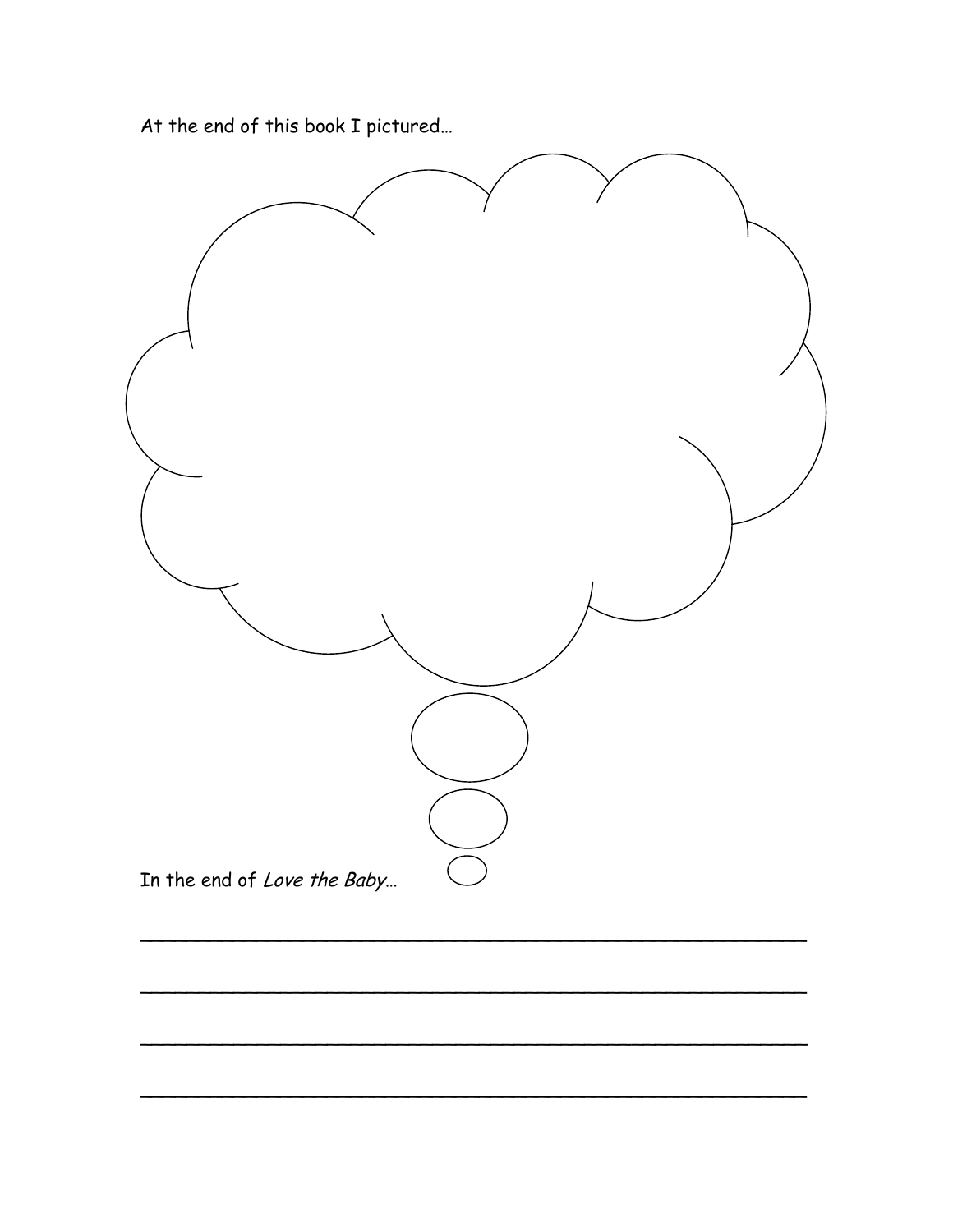

Authors may write about problems in their own life to show possible solutions, or perhaps teach a lesson to the reader.

Linking Ideas and Inferring using mentor texts.

| Title of the book                            | Where do you think the<br>author got the idea<br>from?                                                                                                                                                                                                                                                                           | What possible lesson<br>can you infer the author<br>is trying to teach you?                                                                                     |
|----------------------------------------------|----------------------------------------------------------------------------------------------------------------------------------------------------------------------------------------------------------------------------------------------------------------------------------------------------------------------------------|-----------------------------------------------------------------------------------------------------------------------------------------------------------------|
| Love the Baby<br>Written by: Steven Layne    | I think the author got the<br>idea from the Love the Baby<br>because he was often jealous<br>of his sibling.                                                                                                                                                                                                                     | Sometimes it takes a while<br>to appreciate what you have.<br>ΟR<br>Sometimes we feel jealous<br>until we understand that we<br>are all special in our own way. |
| Spoon<br>Written by: Amy Krause<br>Rosenthal | I think the author got the<br>idea to write Spoon because<br>she noticed that sometime it<br>seems "the grass is greener<br>on the other side", but when<br>you get there it usually isn't.<br>Then one day when she was<br>eating with a Spoon she<br>wondered if the Spoon could<br>talk what would it feel that<br>way about. | The grass isn't always<br>greener on the other side.<br>OR<br>Appreciate who you are.                                                                           |
| Emma Kate<br>Written by: Patricia Polacco    | I think the author got the<br>idea to write Emma Kate<br>because she loves elephants<br>and she had an imaginary<br>friend when she was younger,<br>so she decided to pretend it<br>was the elephant that had<br>the imaginary friend.                                                                                           | Having an imaginary friend<br>can be fun.                                                                                                                       |